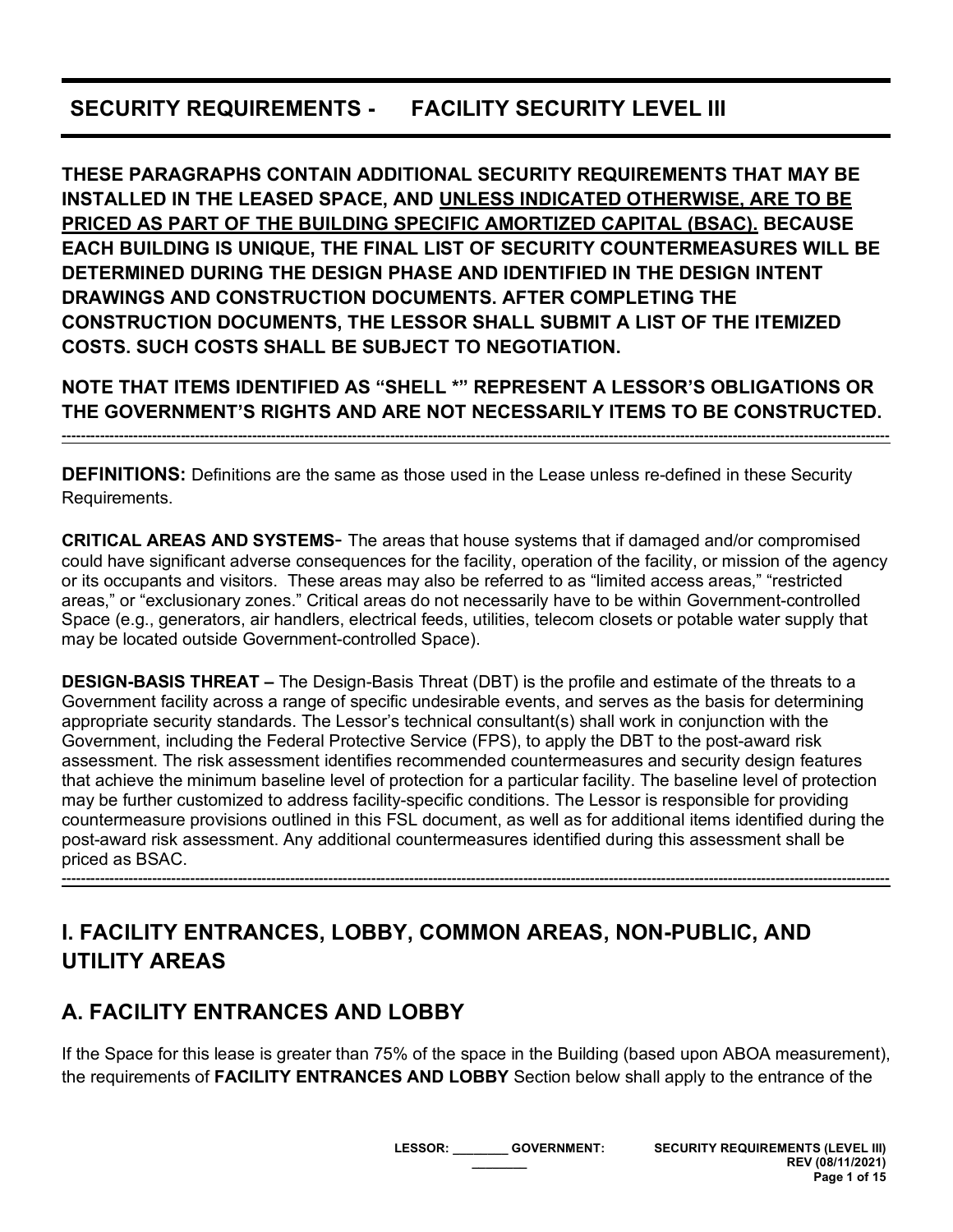Building. If the leased Space is less than or equal to 75% of the space in the Building (based upon ABOA measurement), then the requirements of **FACILITY ENTRANCES AND LOBBY** Section below shall apply to the entrance of the leased Space.

### **1. LIMITING LOBBY QUEUING**

The Lessor and the Government shall minimize lobby queuing caused by screening, visitor processing, and access control systems.

## **2. PHYSICAL BOUNDARIES TO CONTROL ACCESS TO PUBLIC AND NON-PUBLIC AREAS**

The Government reserves the right to use signage, stanchions, counters, furniture, knee walls, or productequivalents, as determined by the Government, to establish physical boundaries to control access to nonpublic areas. The Lessor shall post directional signs as appropriate.

## **3.. MAGNETOMETERS AND X-RAYS AT PUBLIC ENTRANCES**

The Government shall establish a list of prohibited items, including potential weapons, that shall apply to all building tenants and visitors. Magnetometers and X-ray machines will be installed, tested (on a daily basis), and maintained by the Government at the public entrance(s). Armed security guards, provided by the Government, will direct the occupants and visitors through the screening equipment. Appropriate lobby and entrance/exit space shall be made available for this purpose in a manner to minimize queuing. This space shall be considered part of the lease common area and not ABOA square footage. The Government requires visitors to non-public areas to display a visitor's identification badge. If there are other non-Government tenants, the Lessor shall notify them of this requirement and assist those tenants in obtaining ID acceptable to the Government.

# **B. ADDITIONAL REQUIREMENTS**

## **1. EMPLOYEE AND VISITOR SIGN-IN/OUT AFTER HOURS**

The Lessor shall provide a system, acceptable to the Government, that after hour employees, contractors, and visitors to the Building shall be required to sign in and sign out either electronically or on a building register.

## **2. ACCOMMODATION OF RETAIL/MIX USE SPACE (SHELL)**

Lessor shall accommodate publicly accessible retail and mixed uses through such means as separating entryways.

# **C. COMMON AREAS, NON-PUBLIC, AND UTILITY AREAS**

## **1. PUBLIC RESTROOMS ACCESS (SHELL)**

If required by the Government, the Lessor shall provide a means to control access to public restrooms within Government controlled Space.

## **2. SECURING CRITICAL AREAS**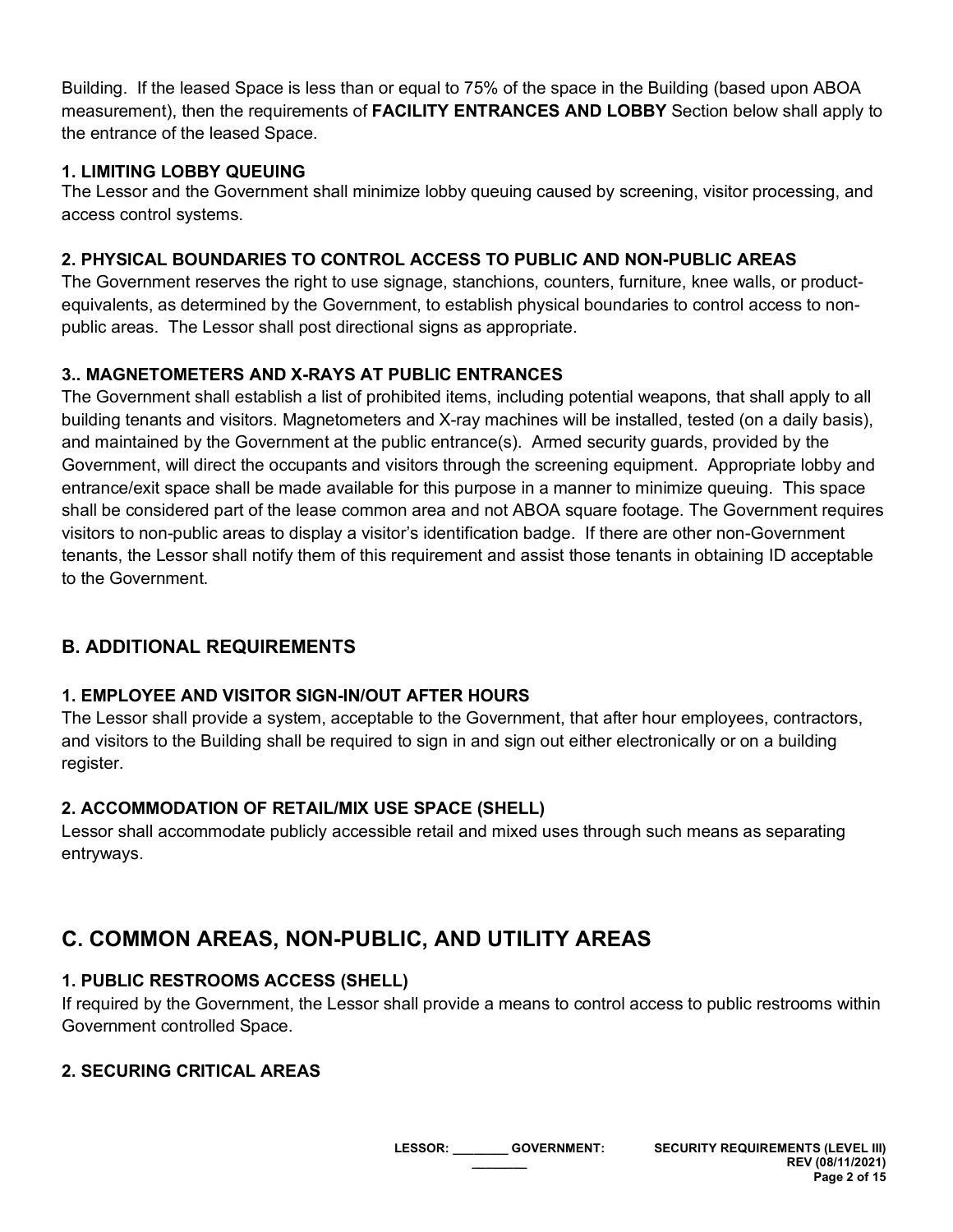Areas designated as Critical Areas shall be locked using fully HSPD-12 compliant electronic access control equipment (see Intrusion Detection System (IDS) requirements). The Government shall have the right to monitor and limit access to these areas. Access shall be limited to authorized personnel, as determined by the Government.

### **3. VISITOR ESCORT AND ID REQUIREMENTS**

The Government shall require the Lessor to escort contractors, service personnel, and visitors to all nonpublic areas. The Lessor shall require visitors to non-public areas to display a visitor ID at all times.

#### **4. SECURING COMMON BUILDING UTILITIES, SERVICE ROOMS, AND ACCESS TO ROOF**

The Lessor shall secure utility, mechanical, electrical telecommunication rooms, HVAC control panels, roof access points, and access to interior space from the roof with locks or Physical Access Control Systems (PACS), and as part of BSAC, monitor these areas with an Intrusion Detection System (IDS). Roof access should meet the applicable egress requirements in National Fire Protection Association (NFPA) 101, Life Safety Code, or IBC, current as of the award date of the lease.

#### **5. CRITICAL SYSTEM LOCATION**

Critical Systems (e.g., mechanical, electrical, utility rooms; HVAC vents; emergency generator) shall be located at least 25 feet from the Building loading docks, entrances, mailrooms, personnel and package screening locations, and uncontrolled parking areas, or, alternatively, as part of BSAC, Lessor shall protect critical Building system areas in accordance with the post-award DBT analysis by implementing sufficient standoff, hardening, and venting methods.

#### **6. RESTRICT CONTACT FROM PUBLIC AREAS WITH PRIMARY VERTICAL LOAD MEMBERS**

The Lessor shall implement architectural or structural features, or other positive countermeasures that deny contact with exposed primary vertical load members in the public areas. A minimum standoff of at least 100 mm (4 inches) is required. For measurement purposes, standoff shall be considered building support space and not ABOA.

### **7. RESTRICT CONTACT FROM MAIL AREA WITH PRIMARY VERTICAL LOAD MEMBERS**

The Lessor shall implement architectural or structural features, or other positive countermeasures in the mail screening and receiving areas that deny contact with exposed primary vertical load members. A minimum standoff of at least 150 mm (6 inches) is required. For measurement purposes, standoff shall be considered building support space and not ABOA.

# **II. INTERIOR (GOVERNMENT SPACE)**

# **A. WEARING PHOTO ID IN GOVERNMENT SPACE**

The Lessor and his/her contractors shall be required to wear a photo ID to be visible at all times when in Government- controlled Space.

# **B. SECURE EMPLOYEE ENTRANCE DOORS**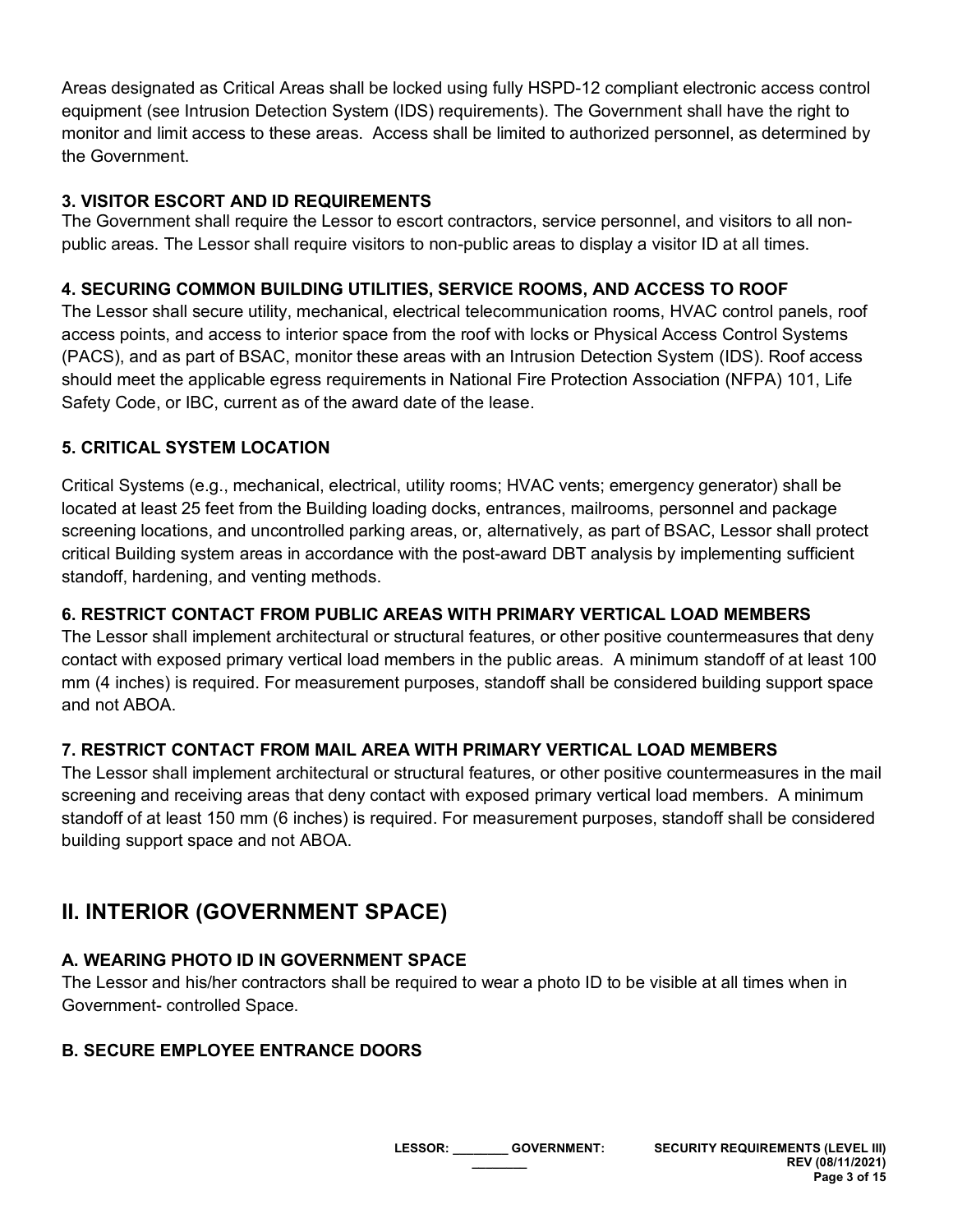The Lessor shall provide a means to secure doors identified by Government as employee entrance doors. The Government may elect to post guards to verify ID badges via visual and physical inspection or electronic means before entry to Government occupied Space.

## **C. LIMIT ON ENTRY POINTS (SHELL)**

The Government may elect to limit the number of entry points to the Building or to the Government occupied Space to the fewest number practicable.

## **D. FORMAL KEY CONTROL PROGRAM (SHELL)**

The Government reserves the right to implement a formal key control program. The Lessor shall have a means of allowing the electronic disabling of lost or stolen access media if electronic media is used.

## **E. ELECTRONIC ACCESS FOR EMPLOYEES**

The Lessor shall provide a PACS card reader for employee entry doors without a guard post (including afterhours access) in conjunction with Video Surveillance System (VSS) coverage.

## **F. 552.270-34 ACCESS LIMITATIONS FOR HIGH-SECURITY LEASED SPACE (JUN 2021) (SHELL \* )**

(a) The Lessor, including representatives of the Lessor's property management company responsible for operation and maintenance of the leased space, shall not—

(1) Maintain access to the leased space; or

(2) Have access to the leased space without prior approval of the authorized Government representative.

(b) Access to the leased space or any property or information located within that Space will only be granted by the Government upon determining that such access is consistent with the Government's mission and responsibilities.

(c) Written procedures governing access to the leased space in the event of emergencies shall be documented as part of the Government's Occupant Emergency Plan, to be signed by both the Government and the Lessor.

# **III. SITE AND EXTERIOR OF THE BUILDING**

# **A. SIGNAGE**

### **1. POSTING OF SIGNAGE IDENTIFYING THE SPACE AS GOVERNMENTAL (SHELL)**

The Lessor shall not post sign(s) or otherwise identify the facility and parking areas as a Government, or specific Government tenant, occupied facility, including during construction, without written Government approval.

### **2. POSTING OF REGULATORY SIGNAGE (SHELL)**

The Government may post or request the Lessor to post regulatory, statutory, sensitive areas, and sitespecific signage.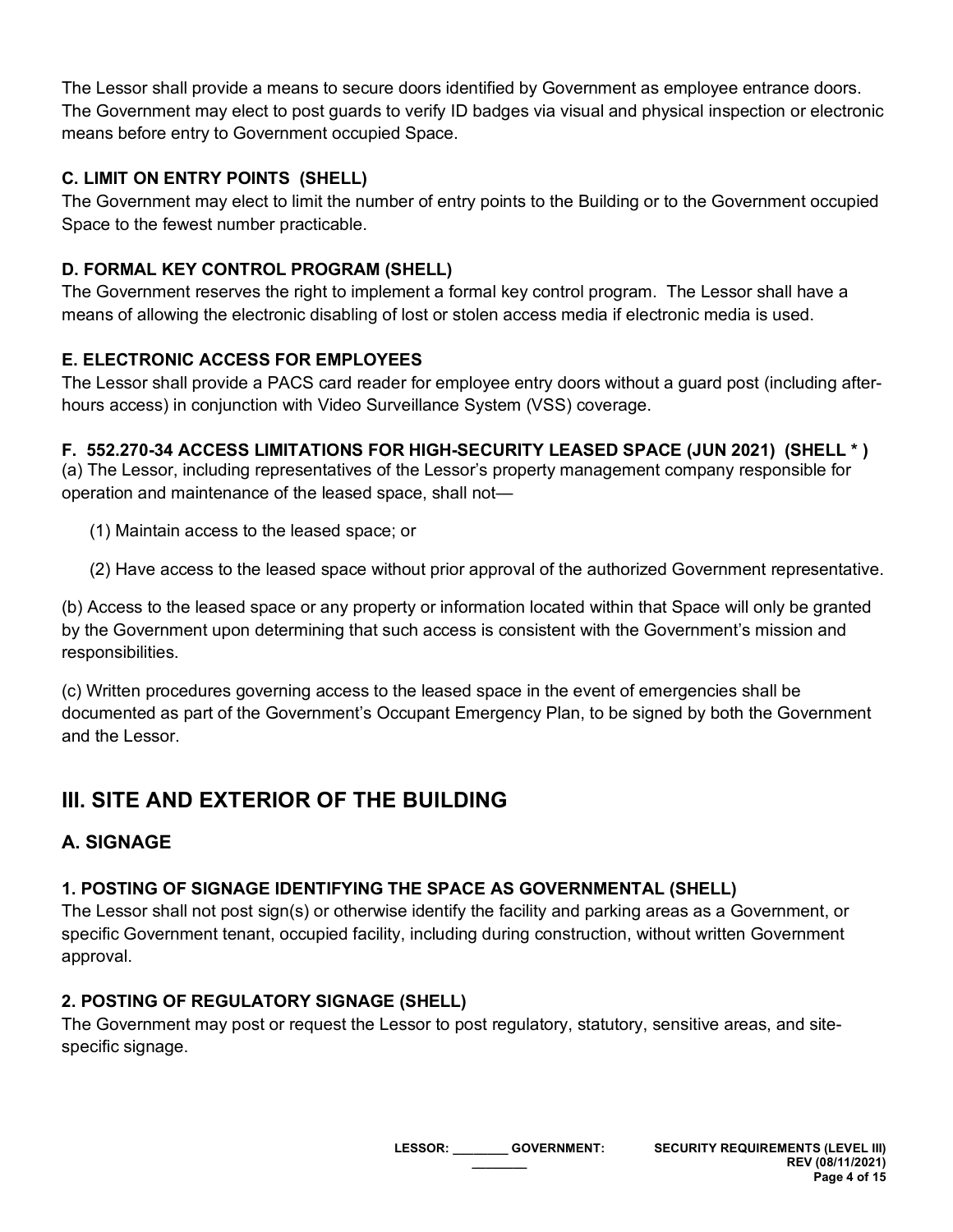# **B. LANDSCAPING AND ENTRANCES**

### **1. CRIME PREVENTION THROUGH ENVIRONMENTAL DESIGN (SHELL)**

a. The Lessor shall separate from public access, restricted areas as designated by the Government, through the application of Crime Prevention Through Environmental Design (CPTED) principles by using trees, hedges, berms, or a combination of these or similar features, and by fences, walls, gates, and other barriers, where feasible and acceptable to the Government.

b. Landscaping shall be neatly trimmed in order to minimize the opportunity for concealment of individuals, packages/containers, and parking areas. Lessor shall provide trees, hedges, berms, or any combination of these to create buffer zones to separate public areas and other functions. Landscaping shall not obstruct the views of security guards and VSS cameras or interfere with lighting or IDS equipment.

#### **2. HAZMAT STORAGE**

Where applicable, Lessor shall locate HAZMAT storage in a restricted area or storage container away from loading docks, entrances, and uncontrolled parking. As part of BSAC, Lessor shall monitor the HAZMAT storage area using IDS and/or VSS, and control access to these areas.

#### **3. PLACEMENT OF RECEPTACLES, CONTAINERS, AND MAILBOXES**

Lessor shall position trash containers, mailboxes, FedEx-UPS boxes, donation/recycle containers, vending machines, or other fixtures and features that could conceal packages, briefcases, or other portable containers away from building exterior and entry points. Alternatively, as part of BSAC, the Lessor shall implement blast containment measures to mitigate an explosion in these areas. If blast containment measures are proposed, certification by a registered professional engineer is required that the equivalent mitigation capability is present.

### **4. VEHICLE BARRIERS**

In accordance with the post-award DBT analysis, the Lessor shall provide vehicle barriers to protect pedestrian entrances from penetration by a vehicle (e.g., concrete bollards, concrete planters, concrete retention walls).

Minimum barrier height is 30 inches, and maximum clear spacing between vehicle barriers is 4 feet. The Lessor shall use barriers to ensure that vehicles cannot pass beyond the screening check point until cleared.

## **C. PARKING**

### **1. NUMBER OF PARKING ENTRANCES**

The number of parking entrances shall be limited to the minimum required for efficient operations or local code, (giving consideration to minimizing queuing). Entrances to parking areas shall be equipped with vehicle gates to control access to authorized vehicles (employee, screened visitor and approved Government vehicle). Gates controlling vehicles may include, but are not limited to, barriers (drop arm/wedge), garage style doors, and traditional chain link fences.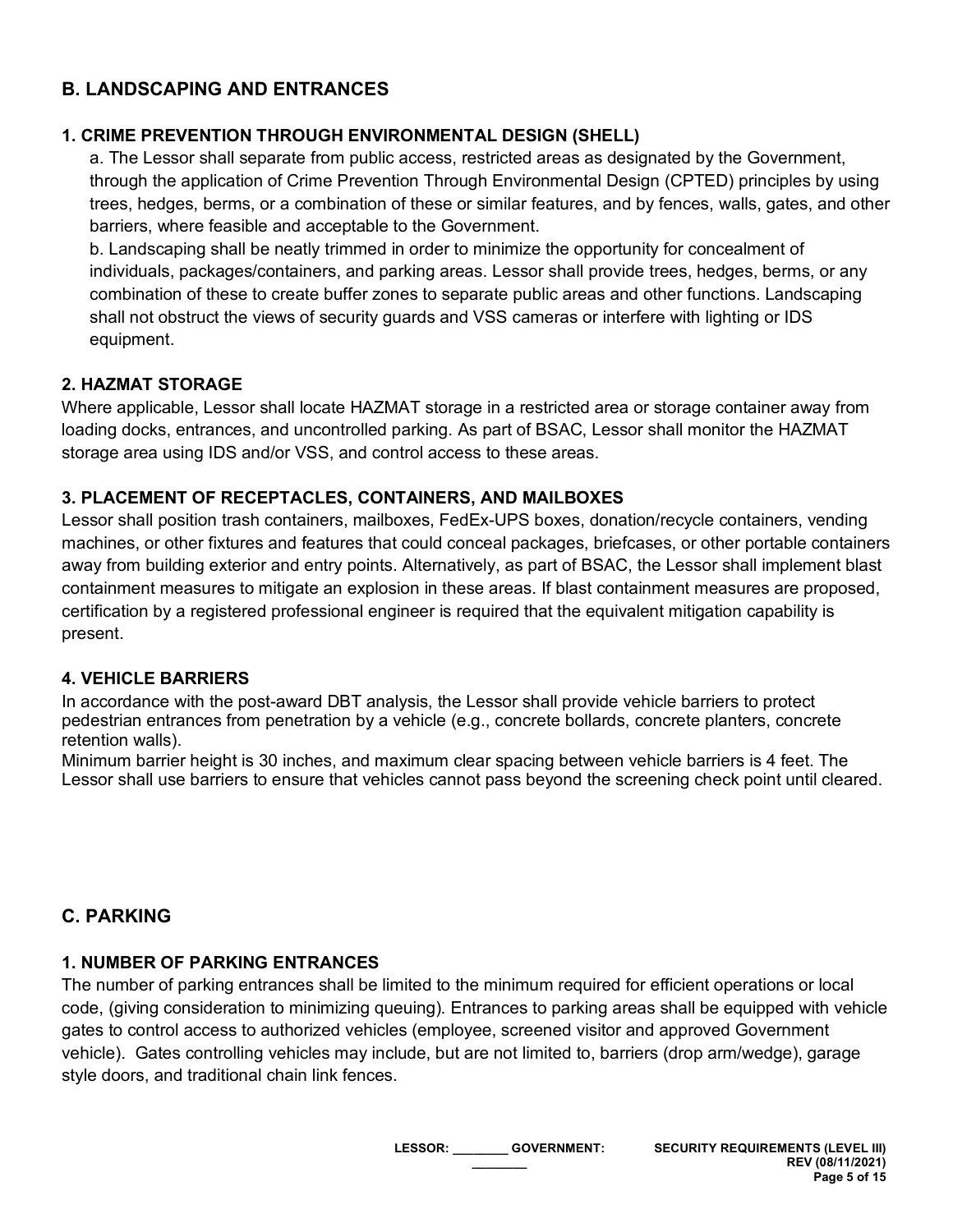## **2. AUTHORIZED ACCESS TO PARKING (SHELL)**

Lessor shall limit parking and access to parking to employee vehicles, authorized visitor vehicles, approved government vehicles, and other authorized vehicles.

#### **3. VEHICLE SCREENING**

The Government may elect to screen all visitor vehicles (before entry into the controlled parking area) as prescribed by the Government. This screening shall include ID verification and visual inspection of the vehicle, including undercarriage. The Lessor shall provide adequate lighting in screening area to illuminate the vehicle exterior and undercarriage. VSS coverage of the screening area shall be provided by the Lessor (see VSS requirements).

### **4. PUBLIC ACCESS TO GOVERNMENT PARKING AREAS**

Where there is Government controlled parking the area shall be controlled by limiting pedestrian access to the controlled parking areas. Pedestrian and vehicle access points to all parking areas shall be monitored by VSS camera(s) at all times

# **IV. SECURITY SYSTEMS**

### **A. SECURITY SYSTEM TESTING AND MAINTENANCE CRITERIA:**

The Lessor in consultation and coordination with a security provider, either internal or external, as determined by the Lease Contracting Officer, and the Government security representative shall implement a testing and preventive maintenance program for all security systems the Lessor has installed. Testing must be based on established, consistent, agency-specific protocols, to be determined at the time of design. All testing shall be documented. Operational performance testing shall be conducted annually and functional testing shall be conducted more frequently, as determined by the Government. Components which fail, either during testing or throughout the life of this lease shall be repaired or replaced by the Lessor within a reasonable timeframe as determined by the Government. Any critical component that becomes inoperable must be replaced or repaired by the Lessor within 72 hours. Critical components are those required to provide security (IDS, VSS, PACS, etc.) for a perimeter access point or critical area. "Replacement" may include implementing other temporary measures in instances where the replacement or repair is not achievable within the specified time frame (e.g. a temporary barrier to replace an inoperable pop-up vehicle barrier, etc.). Failure by the Lessor to provide sufficient replacement measures within the timeframe identified above may result in the Government providing guard service, the cost of which must be reimbursed by the Lessor.

## **B. VIDEO SURVEILLANCE SYSTEM**

### **LESSOR PROVIDED DESIGN, INSTALLATION, AND MAINTENANCE**

The Lessor shall design, install, and maintain a Video Surveillance System (VSS) system as described in this section. The VSS system will support the entry control system (at screening check points, personnel and vehicle entrances, exits, loading docks, and lobbies), with time lapse video recording and digital image storage, that will allow Government employees to view and communicate remotely with visitors before allowing access to the Space. As determined by the Government the VSS shall provide unobstructed coverage of designated pedestrian entrances and exits. Technical review of the proposed system shall be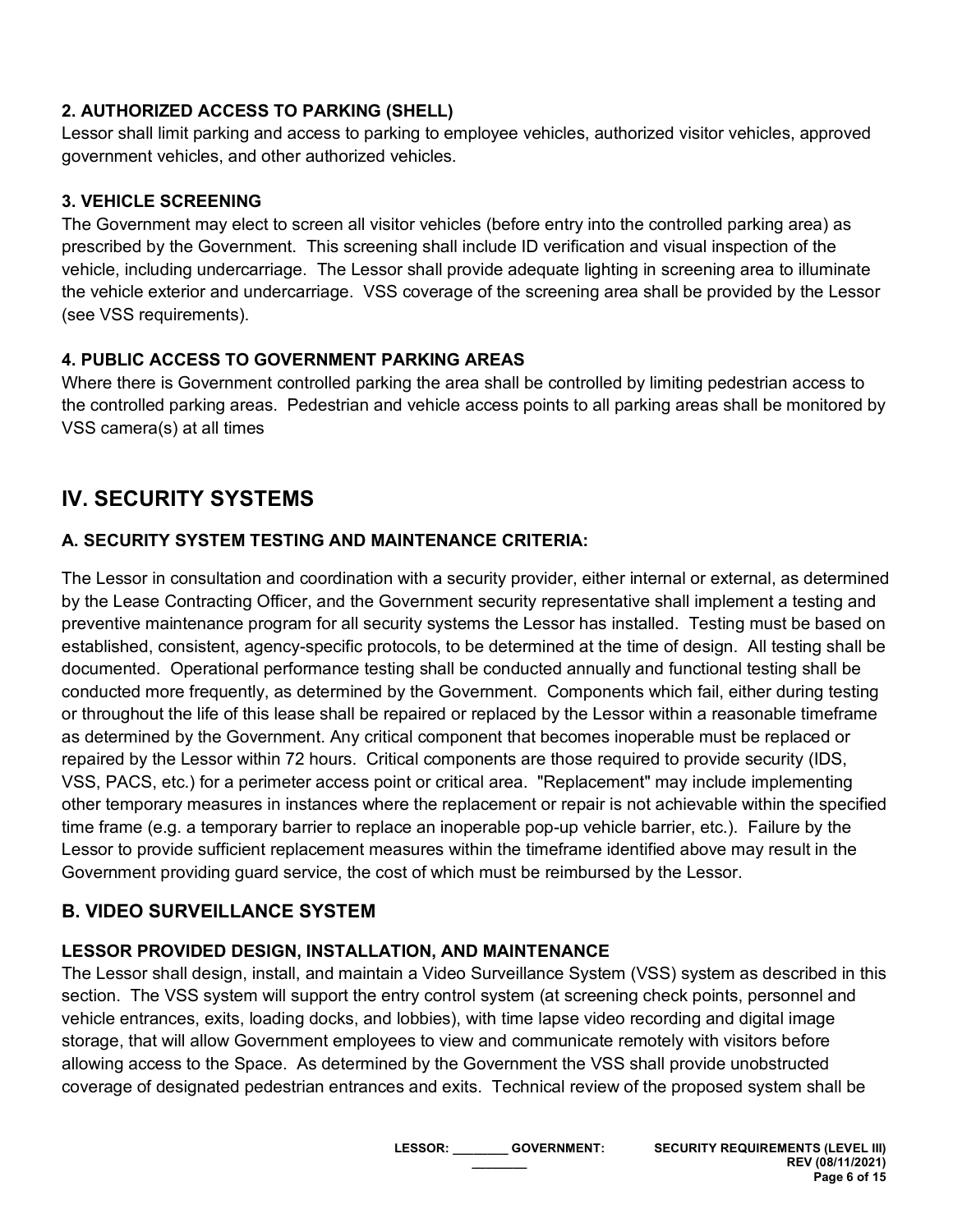coordinated with the Government security representative, at the direction of the Contracting Officer, prior to completion of the CDs, as well as prior to installation. VSS system testing, and acceptance shall be conducted by the Government prior to occupancy. The VSS system shall comply with the Architectural Barriers Act, section F230.0. The Government will centrally monitor the VSS system. Government specifications are available from the Lease Contracting Officer. VSS system components which fail or require maintenance, or which fail during testing should be serviced in accordance with the Security System Maintenance Criteria listed above.

The Lessor shall comply with FAR 52.204-25: Prohibition on Contracting for Certain Telecommunications and Video Surveillance Services or Equipment (Aug 2020). See [https://www.acquisition.gov/far/part-](https://www.acquisition.gov/far/part-52#FAR_52_204_25)[52#FAR\\_52\\_204\\_25.](https://www.acquisition.gov/far/part-52#FAR_52_204_25)

### **GOVERNMENT PROVIDED PRODUCT, INSTALLATION, AND MAINTENANCE**

The Government may provide and install an entry control system, with time lapse video recording and digital image storage, that will allow Government employees to view and communicate remotely with visitors before allowing access. This Video Surveillance System (VSS) shall provide the Government with unobstructed coverage, as determined by the Government, of designated pedestrian entrances and exits. The Lessor shall permit twenty-four-hour VSS coverage and recording, provided and operated by the Government. The Government will centrally monitor the VSS surveillance. Government specifications are available from the Contracting Officer.

After notice to proceed, the Lessor shall advise the Government of the appropriate time to install the equipment during the construction of the Space and shall facilitate the installation, including access to electrical panels and other areas of the building, as necessary. The Lessor's construction schedule shall reflect the installation of this equipment.

# **C. INTRUSION DETECTION SYSTEM**

## **LESSOR PROVIDED DESIGN, INSTALLATION, AND MAINTENANCE**

The Lessor shall design, install, and maintain an Intrusion Detection System (IDS) as described in this section. The Government requires an IDS, which will cover perimeter entry and exit doors, and all groundfloor windows. Basic Security-in-Depth IDS components include: magnetic door switch(s), alarm system keypad, passive infrared sensor(s) (PIR), an alarm panel (to designated monitoring center) and appropriate communication method i.e. telephone and/or Internet connection, glass-break detector, magnetic window switches or shock sensors. Technical review of the proposed system shall be coordinated with the Government security representative, at the direction of the Lease Contracting Officer, prior to completion of the CDs, as well as prior to installation. System testing and acceptance shall be conducted by the Government prior to occupancy.

Basic Security-in-Depth IDS shall be connected to and monitored at a central station operated by the Department of Homeland Security Mega Center. Emergency notification lists shall be coordinated with the monitoring station to include all applicable Government and Lessor points of contact, including law enforcement (FPS and facility security force). Monitoring shall be designed to facilitate a real-time detection of an incident, and to coordinate an active response to an incident. The Lessor must complete the Mega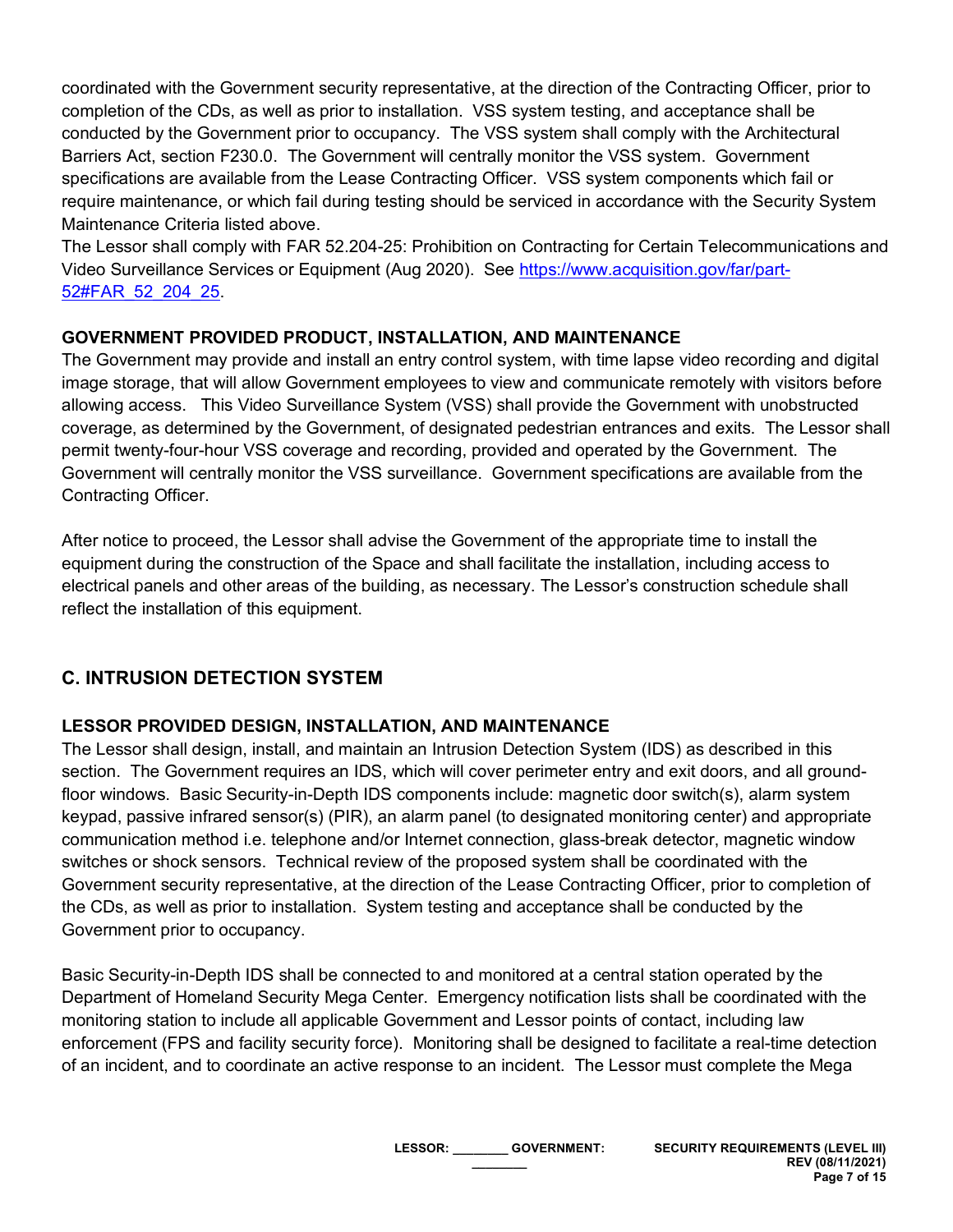Center Alarm Requirements (MAR) application process specified by the Government to meet the monitoring requirements for a functional IDS. The Government creates an FPS monitoring account and works with the Lessor to complete the Mega Center Alarm Requirement (MAR) in conjunction with the installing security vendor. Components which fail or require maintenance, or which fail during testing shall be serviced in accordance with the Security System Maintenance Criteria listed above.

**GOVERNMENT PROVIDED SCOPE AND PRODUCT, INSTALLATION, AND MAINTENANCE** The Lessor shall permit installation of a perimeter Intrusion Detection System (IDS) to be operated by the Government. The Government shall provide and install an IDS on perimeter entry and exit doors, and all ground-floor windows. Basic Security-in-Depth IDS— include: magnetic door switch(s), alarm system keypad, passive infrared sensor(s) (PIR), an alarm panel (to designated monitoring center) and appropriate communication method i.e. telephone and/or Internet connection, glass-break detector, magnetic window switches or shock sensors.

Basic Security-in-Depth IDS shall be connected and monitored at a central station. Emergency notification lists shall be coordinated with the monitoring station to include all applicable Government and Lessor points of contact, including law enforcement (Federal Protective Service and facility security force). Monitoring shall be designed to facilitate a real-time detection of an incident, and to coordinate an active response to an incident.

After notice to proceed, the Lessor shall advise the Government of the appropriate time to install the equipment during the construction of the Space and shall facilitate the installation, including access to electrical panels and other areas of the building, as necessary. The Lessor's construction schedule shall reflect the installation of this equipment.

# **D. DURESS ALARM**

### **LESSOR PROVIDED DESIGN, INSTALLATION, AND MAINTENANCE**

The Lessor shall design, install, and maintain a duress alarm system as described below. The system will include, at a minimum, duress buttons or call buttons at security force posts and sensitive public contact areas, in garages, and other areas that are identified as high-risk locations.Technical review shall be coordinated with the Government security representative, at the direction of the Contracting Officer, prior to completion of the CDs, as well as prior to installation. System testing and acceptance shall be conducted by the Government prior to occupancy. This system shall comply with the Architectural Barriers Act, section F230.0.

The Lessor in consultation and coordination with the security provider and Government shall conduct security system performance testing annually. Testing must be based on established, consistent agency-specific protocols, documented and furnished to the Lease Contracting Officer. Components which fail or require maintenance, or which fail during testing should be serviced in accordance with the Security System Maintenance Criteria listed above.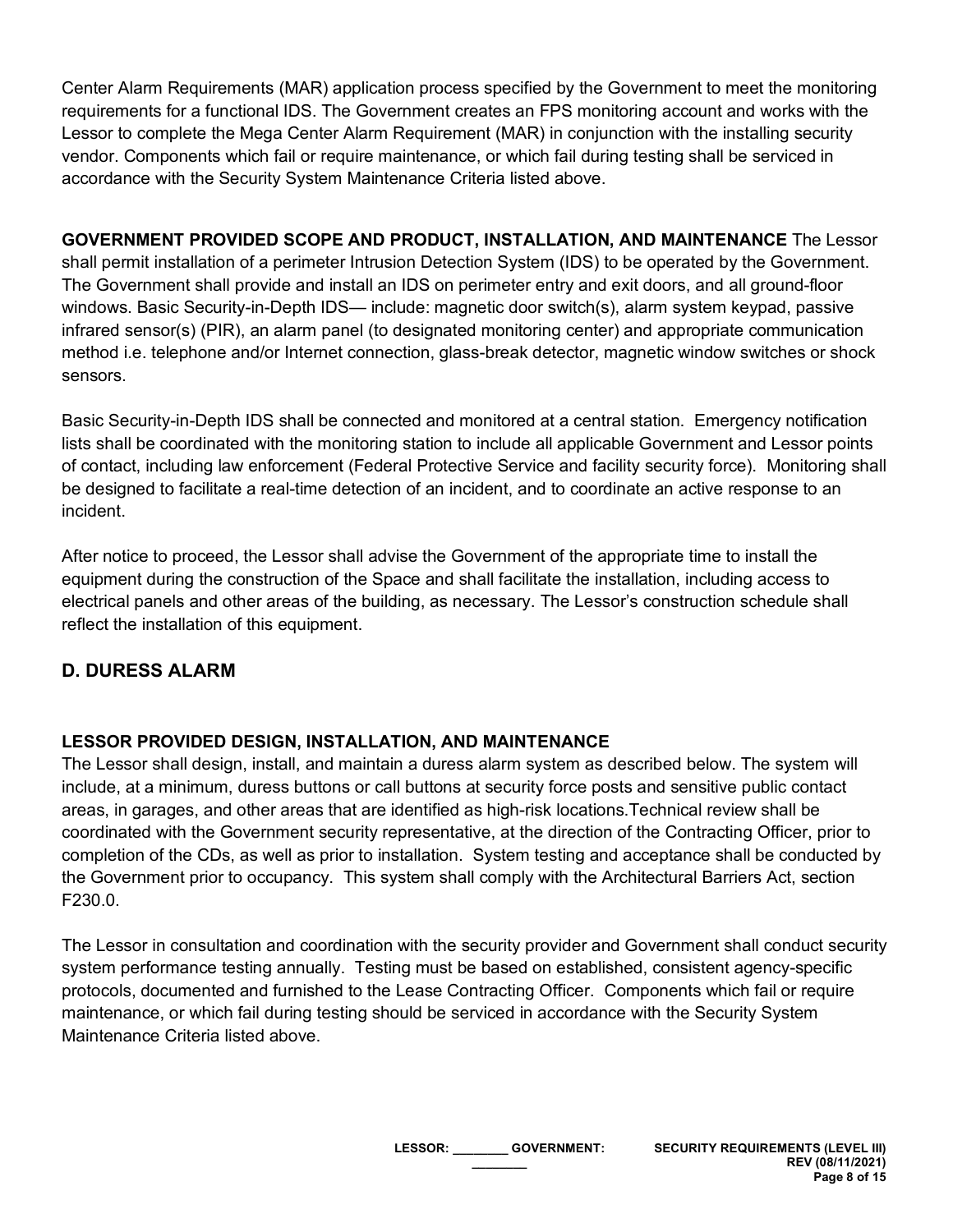## **GOVERNMENT PROVIDED SCOPE, PRODUCT, INSTALLATION, AND MAINTENANCE**

The Lessor shall permit installation of a duress alarm system to be provided and operated by the Government. The Government, in coordination with a security provider, either internal or external, as determined by the Lease Contracting Officer, shall document and implement duress procedures for emergency situations.

After notice to proceed, the Lessor shall advise the Government of the appropriate time to install the equipment during the construction of the Space and shall facilitate the installation, including access to electrical panels and other areas of the building, as necessary.

The Lessor's construction schedule shall reflect the installation of this equipment.

### **E. SECURITY SYSTEMS DESIGN**

The Lessor, in consultation and coordination with security providers (internal or external) and the agency designated security representative, shall ensure at the time of system design, system construction, and throughout the term of the Lease, that alarm and Physical Access Control Panel, VSS components, controllers, and cabling shall be secured from unauthorized physical and logical access.

## **F. CENTRAL SECURITY CONTROL CENTER**

### **1. CENTRALIZED COMMUNICATIONS SYSTEM**

The Lessor, in consultation and coordination with security providers (internal or external) and the agency designated security representative, shall provide and maintain a communication system for security and emergency announcements. Communication may be achieved through public address systems, speciallydesigned phone systems, and computer-based mass delivery. This communication system should be utilized to provide emergency announcements, alerts and instructions to occupants. On site communication with guards (if applicable), designated response personnel and Occupant Emergency Plan (OEP) support employees is essential during an incident. Procedures for standard announcements and drills shall be developed. Standard announcements may be prerecorded into the Building communication system for immediate notification.

### **2. EMERGENCY POWER TO SECURITY SYSTEMS**

The Lessor, in consultation and coordination with a security provider (internal or external) and the agency designated security representative, shall provide uninterruptible emergency power to essential electronic security systems for a minimum of 4 hours. Uninterruptable power can be provided through the use of batteries, emergency generators, UPS, or a combination thereof to meet the requirements.

# **V. STRUCTURE**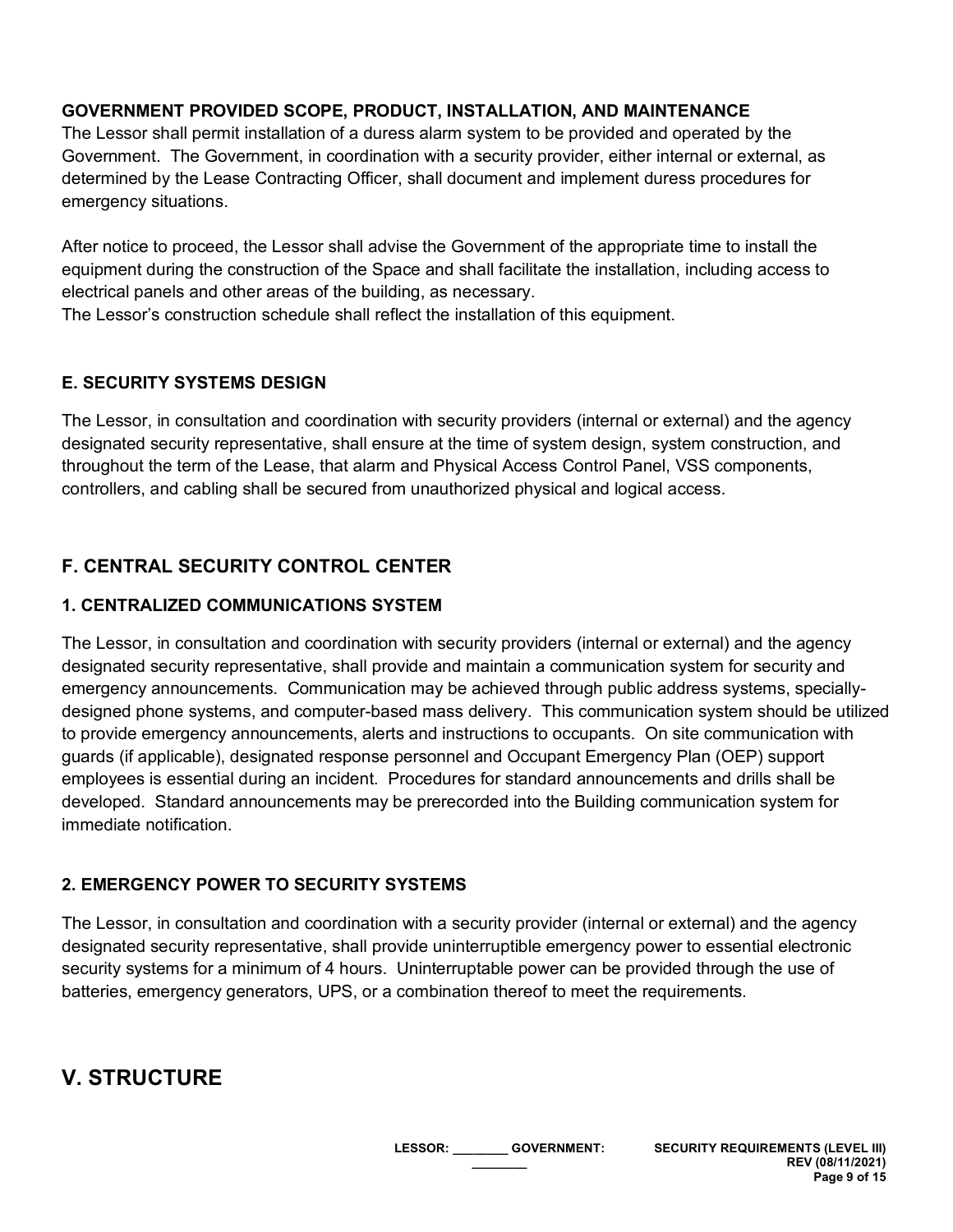NOTE: FOR ADDITIONAL BLAST RESISTANT MEASURES REQUIRED IN NEW LEASE CONSTRUCTION PROJECTS, REFER TO LEASE PARAGRAPH "SECURITY FOR NEW CONSTRUCTION".

# **A. WINDOWS**

## **1. SHATTER-RESISTANT WINDOW PROTECTION**

The Lessor shall use either (1) preferred or acceptable glazing systems or (2) acceptable fragment retention film to reduce the glass fragmentation hazard. Preferred glazing systems include thermally tempered heat strengthened or annealed glass with a fragment retention film installed on the interior surface and attached to the frame, or laminated thermally tempered, laminated heat strengthened, or laminated annealed glass. Acceptable glazing systems include thermally tempered glass and thermally tempered, heat strengthened, or annealed glass with fragment retention film installed on the interior surface. Acceptable fragment retention film must meet or exceed the following physical properties:

- Shatter-resistant material shall not be less than 0.18 millimeters (7 mil) thick on all exterior windows in Government-occupied Space meeting the following properties –
- Film composite strength and elongation rate measured at a strain rate not exceeding 50% per minute shall not be less than the following:
	- Yield Strength: 12,000 psi
	- Elongation at yield: 3%
	- Longitudinal Tensile strength: 22,000 psi
	- Traverse Tensile strength: 25,000 psi
	- Longitudinal Elongation at break: 90%
	- Traverse Elongation at break: 75%

# **2. LOCK GROUND FLOOR WINDOWS**

If a Government tenant occupies ground floor space in the Building, there shall be no operable windows. As part of BSAC, the Lessor shall monitor any operable windows via IDS.

# **3. SECURE NON-WINDOW OPENINGS (SHELL)**

The Lessor shall secure all non-window openings, such as, mechanical vents, utility entries, and exposed plenums to prevent forcible entry.

# **4. PREVENT VISUAL OBSERVATION INTO EXTERIOR OFFICES (T.I.)**

The Lessor shall provide blinds, curtains, or other window treatments in critical areas acceptable to the Government, that can be employed to prevent visual observation of that area when temporary conditions warrant.

# **B. BUILDING SYSTEMS**

# **1. EMERGENCY GENERATOR PROTECTION (T.I.)**

If an emergency generator is required by the Government, the Lessor shall locate it in a secure area, protected from unauthorized access, and vehicle ramming, if outdoors. The emergency generator and its fuel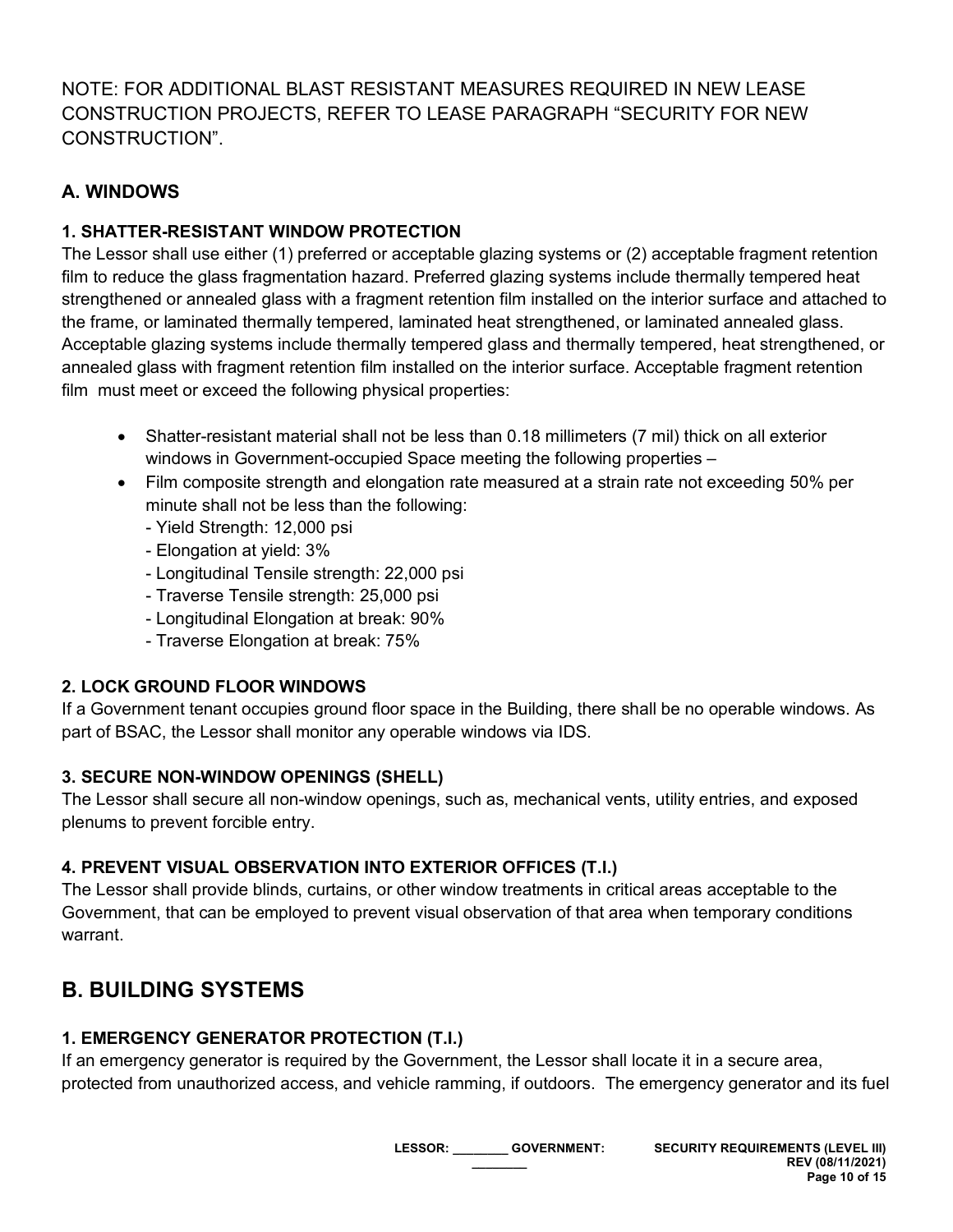tank must be located at least 25 feet from loading docks, entrances, and parking areas. Alternatively, if the 25 foot distance cannot be achieved, Lessor shall protect utilities in accordance with the post-award DBT analysis, through a combination of standoff, hardening, and venting methods.

## **2. SECURING ON-SITE PUBLICLY ACCESSIBLE UTILITIES**

The Lessor shall secure the water supply handles, control mechanisms, and service connections at on-site publicly accessible locations with locks and anti-tamper devices.

## **3. SECURING AIR INTAKE GRILLES**

The Lessor shall secure accessible air intakes with fencing. Air intake grilles shall be secured with tamper switches connected to a central alarm monitoring station and monitored by VSS or other security force patrols.

## **4. HVAC SYSTEM FOR CHEMICAL, BIOLOGICAL AND RADIOLOGICAL (CBR) ATTACK-SUSCEPTIBLE AREAS**

The Lessor shall provide separate isolated HVAC systems in lobbies, loading docks, mail rooms and other locations as identified by a risk assessment as susceptible to CBR attack, to protect other building areas from possible contamination.

All exterior air handling units (AHUs), including the supply air for re-circulating AHUs, shall be equipped with Minimum Efficiency Reporting Value (MERV) 10 particulate filters. AHUs serving lobbies and mailroom, including the supply air stream for re-circulating AHUs, shall be equipped with Minimum Efficiency Reporting Value (MERV) 13 filters.

## **5. HVAC CONTROL**

As part of operating rates, all air handlers must be equipped with an emergency shut-off and exhaust system. Lessor must provide for controlling the movement of elevators, and the closing of applicable doors and dampers to seal the Building. Where shut-off is via a Building Automation System (BAS), the system configurations must be properly programmed, tested, and accessible at all necessary times.

# **VI. OPERATIONS AND ADMINISTRATION**

# **A. FACILITY SECURITY COMMITTEE (SHELL \*)**

The Lessor shall cooperate and work with the buildings Facility Security Committee (FSC) throughout the term of the Lease. The FSC is responsible for addressing facility-specific security issues and approving the implementation of security measures and practices. The FSC consists of representatives of all Federal tenants in the facility, the security organization, and the leasing department or agency.

# **B. ACCESS TO BUILDING INFORMATION (SHELL \*)**

Building Information—including mechanical, electrical, vertical transport, fire and life safety, security system plans and schematics, computer automation systems, and emergency operations procedures—shall be strictly controlled. Such information shall be released to authorized personnel only, approved by the Government, by the development of an access list and controlled copy numbering. The Lease Contracting Officer may direct that the names and locations of Government tenants not be disclosed in any publicly accessed document or record. If that is the case, the Government may request that such information not be posted in the building directory.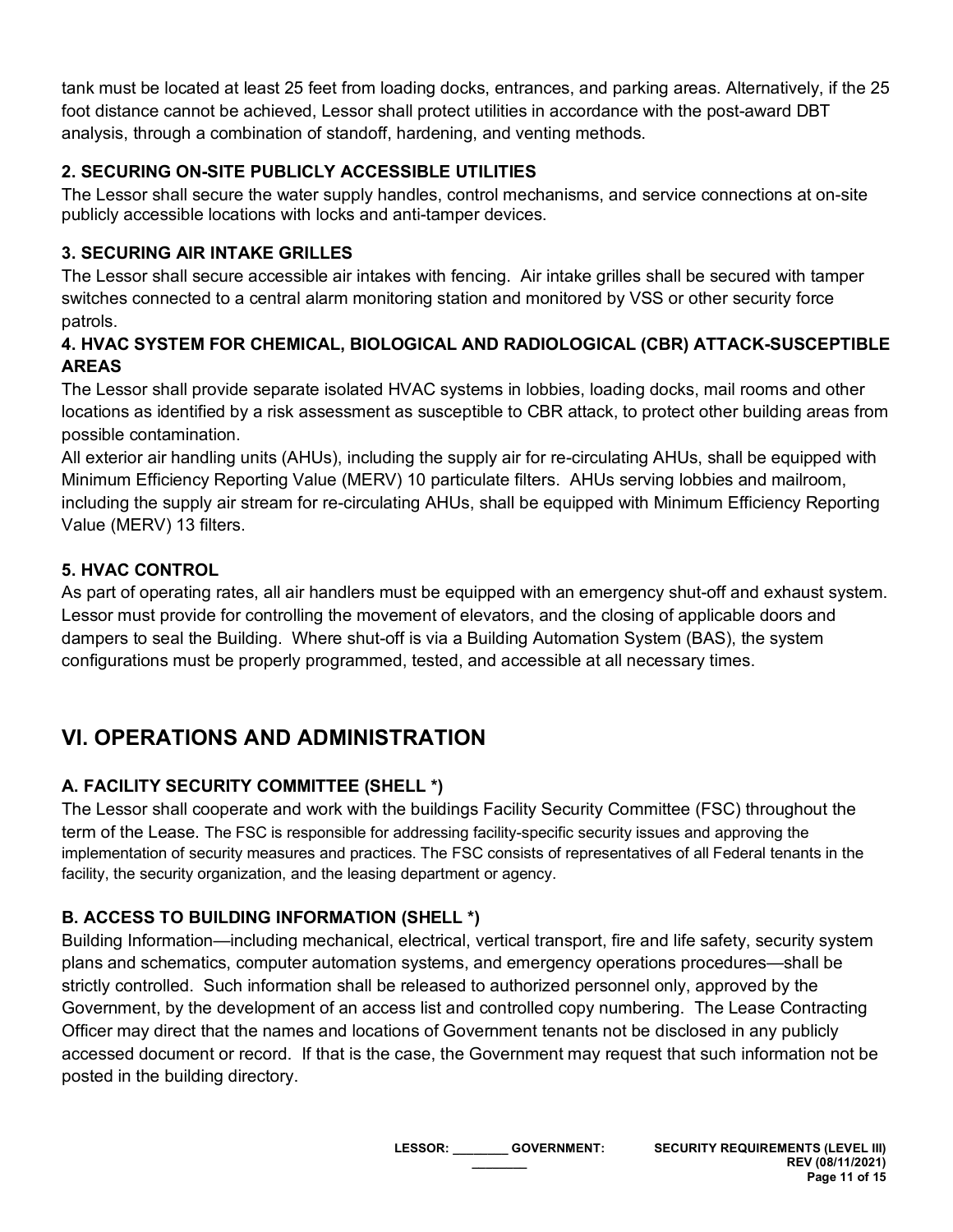Lessor shall have emergency plans and associated documents readily available to the Government in the event of an emergency.

## **C. SECURITY PLANS AND LAYOUTS**

The Lessor shall secure and keep safe any security plans, construction and alteration plans and layouts. This shall be addressed in the construction security plan. The Lessor shall treat and safe keep any plans and specifications related to security measures as For Official Use Only (FOUO).

## **D. CONSTRUCTION SECURITY PLAN (SHELL)**

The Lessor shall develop and implement a construction security plan. The plan should specify who is responsible for the security of the site during each phase of the project until final completion. The construction security plan shall describe in detail, how the Government's information, assets, equipment, and personnel will be protected during the construction process. (This shall include background checks, restrictions on accessibility, and escorts for the construction personnel). The required security measures will vary with the risk presented during the project. The Lessor shall also submit a security plan for all post-occupancy construction and alterations projects in the leased Space, throughout the term of this Lease.

### **E. SCREENING OF MAIL AND PACKAGES**

Lessor shall provide space suitable for the Government to inspect and screen all mail and packages using Xray at a loading dock, if present. If there is no loading dock, Lessor shall provide space at an existing screening location or at an alternative location in the Building acceptable to the Government. The screeners shall physically inspect items that cannot be passed through screening equipment before distribution to the Government agencies throughout the facility. This space shall be considered part of the lease common area and not ABOA square footage.

### **F. SECURITY GUARD POSTINGS**

The Government may elect to post armed security guards at all screening checkpoints and at the entrances to Government-occupied Space.

### **G. SECURITY GUARD PATROLS**

The Government may elect to provide interior and exterior roving guard patrols which may be conducted four times each day during normal business hours. The security guard force, provided by the U.S. Department of Homeland Security Federal Protection Service, will be armed and equipped with a centralized radio network with incident response dispatch capability from the on-site central security control center. The Lessor and the Government shall develop in coordination with the Government's Designated (security) Official, the security guard response SOPs to alarms and incidents to ensure full coordination and cooperation between the onsite Lessor representative and the Government tenant(s).

## **VII. CYBERSECURITY (SHELL \*)**

A. Lessors are prohibited from connecting any portion of their building and access control systems (BACS) to any federally-owned or operated IT network. BACS include systems providing fire and life safety control, physical access control, building power and energy control, electronic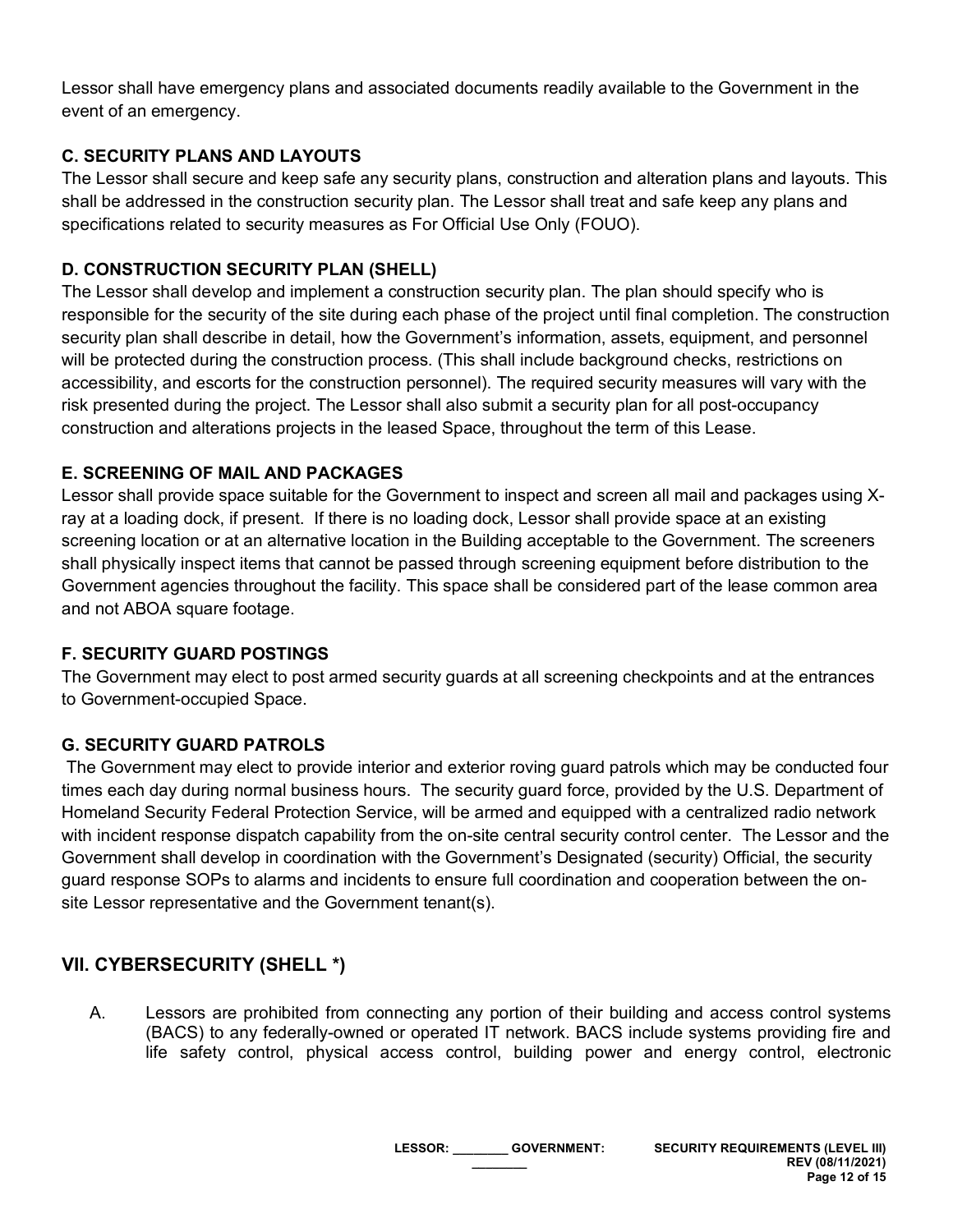surveillance, and automated HVAC, elevator, or building monitoring and control services (including IP addressable devices, application servers, or network switches).

- B. In the event of a cybersecurity incident related to BACS, the Lessor shall initially assess the cyber incident, identify the impacts and risks to the Building and its occupants, and follow their organization's cyber and IT procedures and protocols related to containing and handling a cybersecurity incident. In addition, the Lessor shall immediately inform the Lease Contracting Officer's (LCO's) designated representative, i.e., the Lease Administration Manager (LAM), about cybersecurity incidents that impact a federal tenant's safety, security, or proper functioning.
- C. Lessors are encouraged to put into place the following cyber protection measures in order to safeguard facilities and occupants:
	- 1. Engineer and install BACS to comply with the Department of Homeland Security Industrial Control Systems Computer Emergency Response Team (DHS ICS-CERT) cyber security guidance and recommendations [\(https://ics-cert.us-cert.gov/Recommended-Practices\)](https://ics-cert.us-cert.gov/Recommended-Practices).
	- 2. Refer to the National Institute of Standards and Technology Cyber Security Framework (NIST-CSF) [\(https://www.nist.gov/cyberframework\)](https://www.nist.gov/cyberframework) and cybersecurity guidance in the DHS Commercial Facilities Sector-Specific Plan [\(https://www.dhs.gov/publication/nipp-ssp](https://www.dhs.gov/publication/nipp-ssp-commercial-facilities-2015)[commercial-facilities-2015\)](https://www.dhs.gov/publication/nipp-ssp-commercial-facilities-2015) for best practices to manage cyber risks.
	- 3. Encourage vendors of BACS to secure these devices and software through the following:
		- a. Develop and institute a proper Configuration Management Plan for the BACS devices and applications, so that the system can be supported.
		- b. Safeguard sensitive data and/or login credentials through the use of strong encryption on devices and applications. This means using NIST- approved encryption algorithms, secure protocols (i.e., Transport Layer Security (TLS) 1.1, TLS 1.2, TLS 1.3) and Federal Information Processing Standard (FIPS) 140-2 validated modules.
		- c. Disable unnecessary services in order to protect the system from unnecessary access and a potential exposure point by a malicious attacker. Examples include File Transfer Protocol-FTP (a protocol used for transferring files to a remote location) and Telnet (allowing a user to issue commands remotely). Additionally, use of protocols that transmit data in the clear (such as default ZigBee) should be avoided, in favor of protocols that are encrypted.
		- d. Close unnecessary open ports to secure against unprivileged access.
		- e. Monitor and free web applications and supporting servers of common vulnerabilities in web applications, such as those identified by the (Open Web Application Security Project (OWASP) Top 10 Project [\(https://www.owasp.org/index.php/Category:OWASP\\_Top\\_Ten\\_Project\)](https://www.owasp.org/index.php/Category:OWASP_Top_Ten_Project).
		- f. Enforce Least Privilege, where proper permissions are enforced on a device or application so that a malicious attacker cannot gain access to all data. Enforcing Least Privilege will only allow users to access data they are allowed to see. Additional information can be found at <https://www.beyondtrust.com/blog/what-is-least-privilege/>